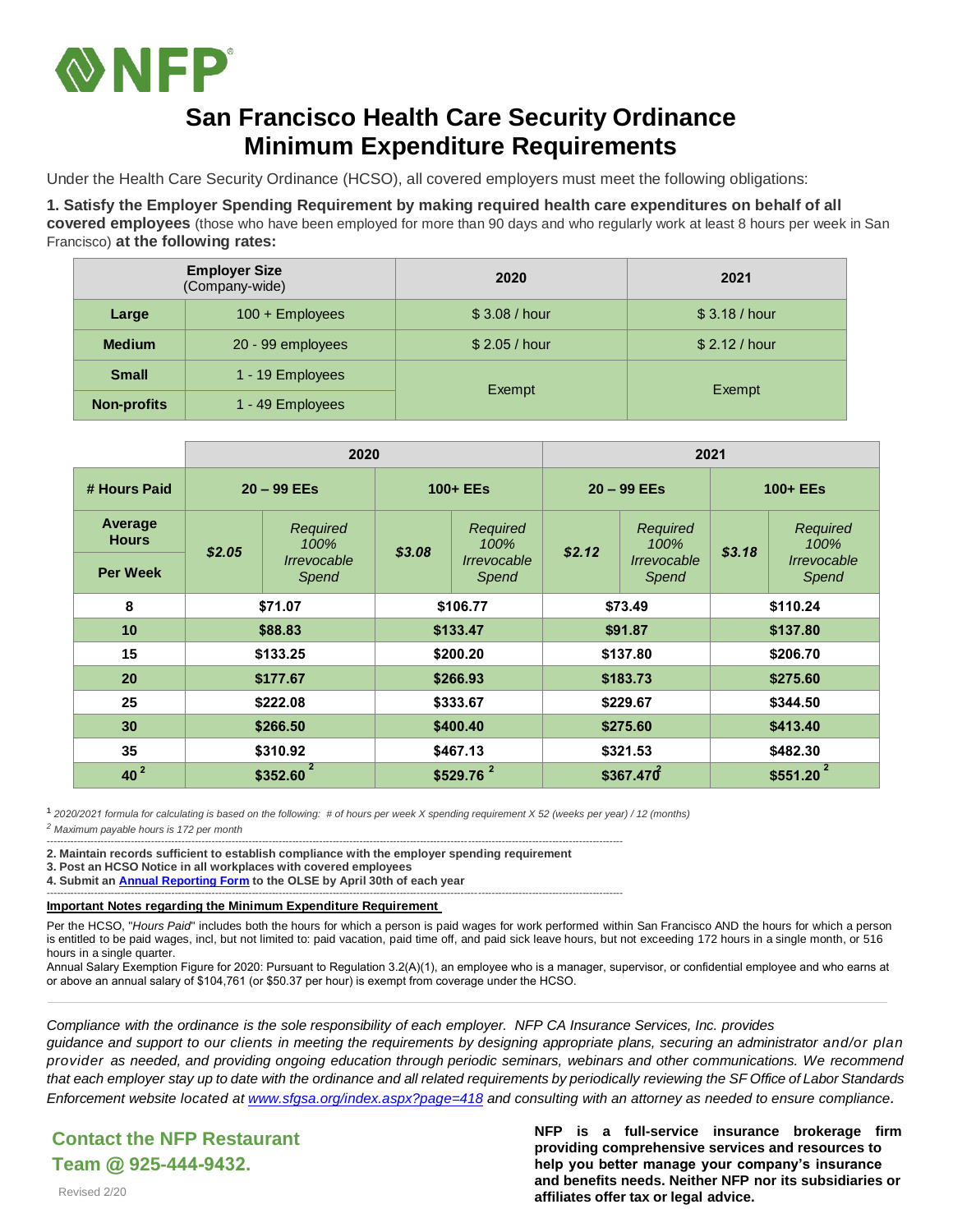#### *Businesses with 20+ Workers (and Nonprofits with 50+ Workers) Must Post This Notice.*



#### **OFFICIAL 2021 NOTICE**

## **Health Care Security Ordinance (HCSO)**

Businesses with a total of 20 or more workers worldwide (and nonprofit organizations with 50 or more workers worldwide) must spend a minimum amount on health care benefits for each of their "covered employees" – generally, those employees who work 8 or more hours per week in San Francisco and have been employed for more than 90 days.

Employers with  $\frac{20}{92}$  workers must spend at least  $\frac{22.12}{92.12}$  for each hour payable for each covered employee. Employers with 20-99 workers must spend at least \$2.12 for each hour payable for each covered employee. These expenditures must be made for each employee within 30 days following the end of each calendar quarter.

As long as they make the minimum required expenditures, employers may choose *how* they spend the money. For example, employers may pay for health insurance, make payments to the City's health benefit program (called the City Option), etc.

The City may investigate possible violations of the Ordinance, and can order employers who violate the Ordinance to pay penalties and make payments for health care benefits. Employers may not punish employees who exercise their rights under the Ordinance or who cooperate with the City in enforcing the Ordinance.

If you have any questions or require additional information, please contact your employer or the City's Office of Labor Standards Enforcement (OLSE) at (415) 554-7892 or [HCSO@sfgov.org,](mailto:HCSO@sfgov.org) or visit the OLSE website at [www.sfgov.org/olse/hcso.](http://www.sfgov.org/olse/hcso)

*Los negocios con 20+ trabajadores(y las organizaciones sin fines de lucro con 50+ trabajadores) deben publicar este aviso* **AVISO OFICIAL 2021**

## **Ordenanza de Seguro para el Cuidado de la Salud en San Francisco (HCSO)**

Los negocios con un total de 20 o más trabajadores en todo el mundo (y organizaciones sin fines de lucro con 50 o más trabajadores en todo el mundo) deben gastar una cantidad mínima en beneficios de cuidado de la salud médica para cada uno de sus "empleados cubiertos", generalmente, aquellos empleados que trabajan 8 horas o más por semana en San Francisco y han estado empleados por más de 90 días.

Los empleadores con 20-99 trabajadores deben gastar al menos \$2.12 por cada hora compensable a cada empleado cubierto. Los empleadores con más de 100 trabajadores, deben gastar al menos \$3.18 por cada hora compensable a cada empleado cubierto. Estos desembolsos deben hacerse para cada empleado durante los primeros 30 días siguientes al final de cada trimestre natural.

Siempre y cuando realicen los desembolsos mínimos requeridos, los empleadores pueden elegir cómo gastar el dinero. Por ejemplo, los empleadores pueden pagar un seguro medico, hacer pagos al programa de la Ciudad de beneficios de la salud (eso se llama la Opción de la Ciudad) ("City Option"), etc.

La Ciudad podria investigar posibles incumplimientos de la Ordenanza, y puede ordenar a los empleadores que incumplan la Ordenanza a pagar multas y realizar pagos por beneficios de cuidado de la salud. Los empleadores no deben castigar a los empleados quienes hacen valer sus derechos en conforme a la Ordenanza o que cooperan con la Ciudad para hacer cumplir la Ordenanza.

visite el sitio web de OLSE en [www.sfgov.org/olse/hcso.](http://www.sfgov.org/olse/hcso) Si tiene alguna pregunta o requiere información adicional, por favor poganse en contacto con su empleador o con la Oficina de Normas Laborales de la Cuidad( Office of Labor Standards Enforcement: OLSE) al (4150 554-7892 o [HCSO@sfgov.org,](mailto:HCSO@sfgov.org) o

# 有 *20* 名以上工人的企業(以及有 *50* 名以上工人的非營利機構)必須張貼本通知 **2021** 年政府通知 《三藩市醫療保健安全法例》**(HCSO)**

全球范围内有 20 名或以上工人的企業(以及全球范围内有 50 名或以上工人的非營利機構)必須為每一名「合資 格的雇員」(通常指每週在三藩市工作八小時或以上並受聘超過 90 天的雇員)支付的最低醫療保健费用。

有 20-99 名工人的雇主必須為每一名合資格的雇員每小时至少支付 \$2.12。 有 100 名及以上工人的雇主必須為每一名合資格的雇員每小时至少支付 \$3.18。 這些醫療保健费用必须在每一季度結束后的三十天内支付。

雇主支付最低要求的保健費用的同时雇主也可以選擇*用其它方式*来使用這些錢。例如,雇主可用來支付醫療保險 費用或向市府健康保健計劃 (稱為 City Option)付款等。

市政府對違反法例的行為将会進行調查,並可下令違反法例的雇主支付罰款和支付所欠的保健费用。雇主不得懲 罰行使法例權利的雇員或與市政府合作调查的雇員。

如果您有任何問題或者要求瞭解進一步的資訊,請與您的雇主或市政府勞工標準執行辦公室(OLSE)聯絡, 電話號碼 (415) 554-7892, 電子郵件 [HCSO@sfgov.org](mailto:HCSO@sfgov.org), 或請查閱 OLSE 的網站 [www.sfgov.org/olse/hcso](http://www.sfgov.org/olse/hcso)